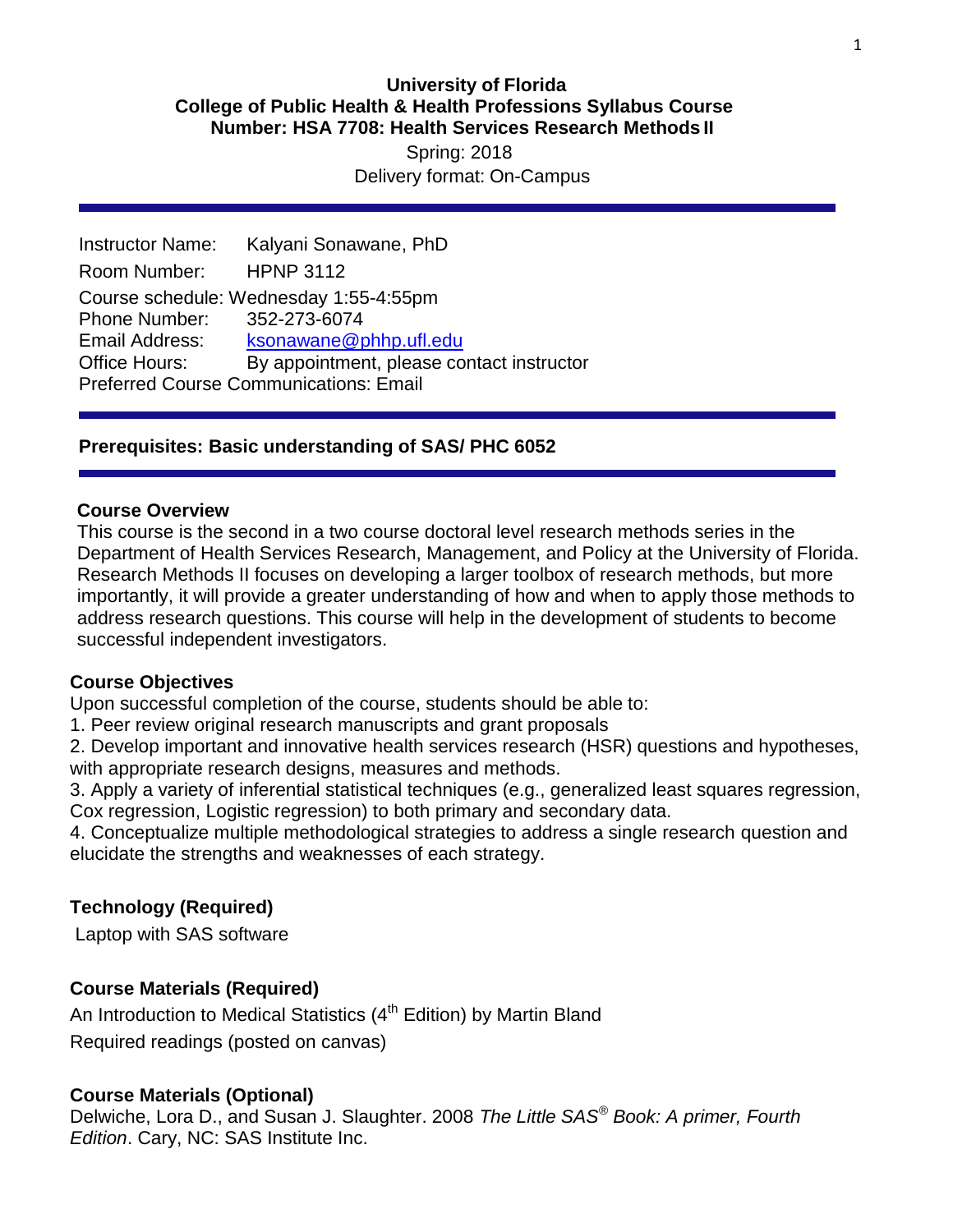### **Instructional Methods**

Classroom sessions will be a mix of traditional lecturing and practice problems. For practice problems, you will need your laptop (with access to SAS) with you in class. Readings will be posted to Canvas prior to each class session. For issues or technical difficulties with E-learning please contact the UF Help Desk at:

- [Learning-support@ufl.edu](mailto:Learning-support@ufl.edu)
- $\bullet$  (352) 392-HELP select option 2
- https://lss.at.ufl.edu/help.shtml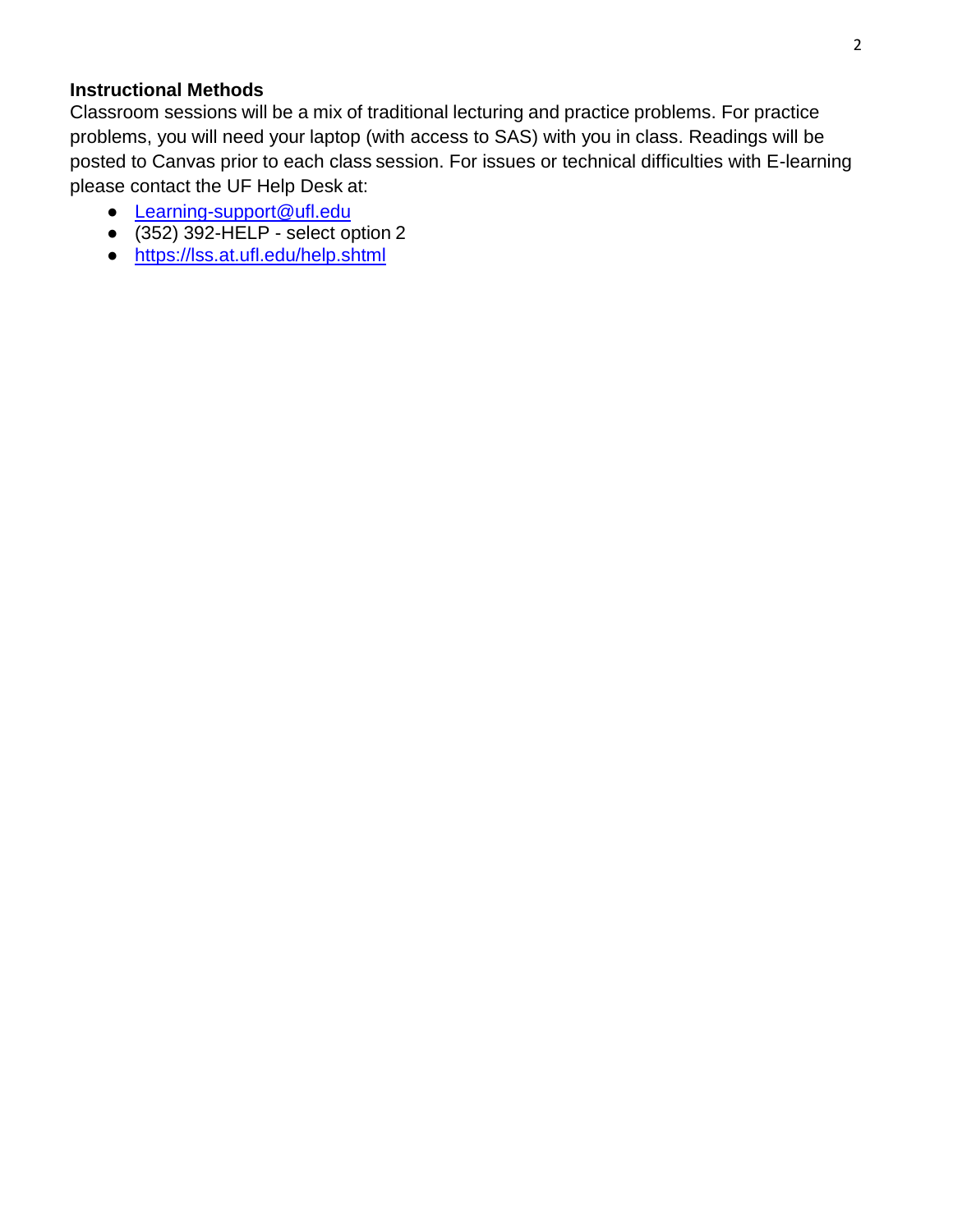# **DESCRIPTION OF COURSE CONTENT**

# **Topical Outline/Course Schedule**

| Date | Time | <b>Topic</b>                        | <b>Due dates</b>    |  |  |  |  |
|------|------|-------------------------------------|---------------------|--|--|--|--|
| 1/10 | 1:55 | Introduction                        |                     |  |  |  |  |
|      | 0:50 | No Assignment                       |                     |  |  |  |  |
| 1/17 | 1:55 | Descriptive statistics              |                     |  |  |  |  |
|      | 0:50 | Assignment 1                        |                     |  |  |  |  |
| 1/24 | 1:55 | Modeling continuous outcomes        | Assignment 1        |  |  |  |  |
|      | 0:50 | Assignment 2                        |                     |  |  |  |  |
| 1/31 | 1:55 | Modeling categorical outcomes       | Assignment 2        |  |  |  |  |
|      | 0:50 | Assignment 3                        |                     |  |  |  |  |
| 2/7  | 1:55 | Modeling time-to-event data         | Assignment 3        |  |  |  |  |
|      | 0:50 | Assignment 4                        |                     |  |  |  |  |
| 2/14 | 1:55 | Modeling count data                 | Assignment 4        |  |  |  |  |
|      | 0:50 | Assignment 5                        |                     |  |  |  |  |
| 2/21 | 1:55 | Manuscript writing session          | <b>Assignment 5</b> |  |  |  |  |
| 2/28 |      | Mid-term Project                    |                     |  |  |  |  |
| 3/7  | 1:55 | <b>Spring Break</b>                 |                     |  |  |  |  |
|      | 0:50 | <b>Spring Break</b>                 |                     |  |  |  |  |
| 3/14 | 1:55 | Modeling costs                      |                     |  |  |  |  |
|      | 0:50 | Assignment 6                        |                     |  |  |  |  |
| 3/21 | 1:55 | Confounders/Subgroups/Uncertainties | Assignment 6        |  |  |  |  |
|      | 0:50 | Assignment 7                        |                     |  |  |  |  |
| 3/28 | 1:55 | Mixed models                        | Assignment 7        |  |  |  |  |
|      | 0:50 | Assignment 8                        |                     |  |  |  |  |
| 4/4  | 1:55 | Time series analysis                | Assignment 8        |  |  |  |  |
|      | 0:50 | Assignment 9                        |                     |  |  |  |  |
| 4/11 | 1:55 | Difference-in-difference            | Assignment 9        |  |  |  |  |
|      | 0:50 | Assignment 10                       |                     |  |  |  |  |
| 4/18 | 1:55 | Proposal writing session            | Assignment 10       |  |  |  |  |
| 4/25 | 1:55 | <b>Final Project</b>                |                     |  |  |  |  |

**NOTE: Schedule can change at the discretion of Lead Instructor**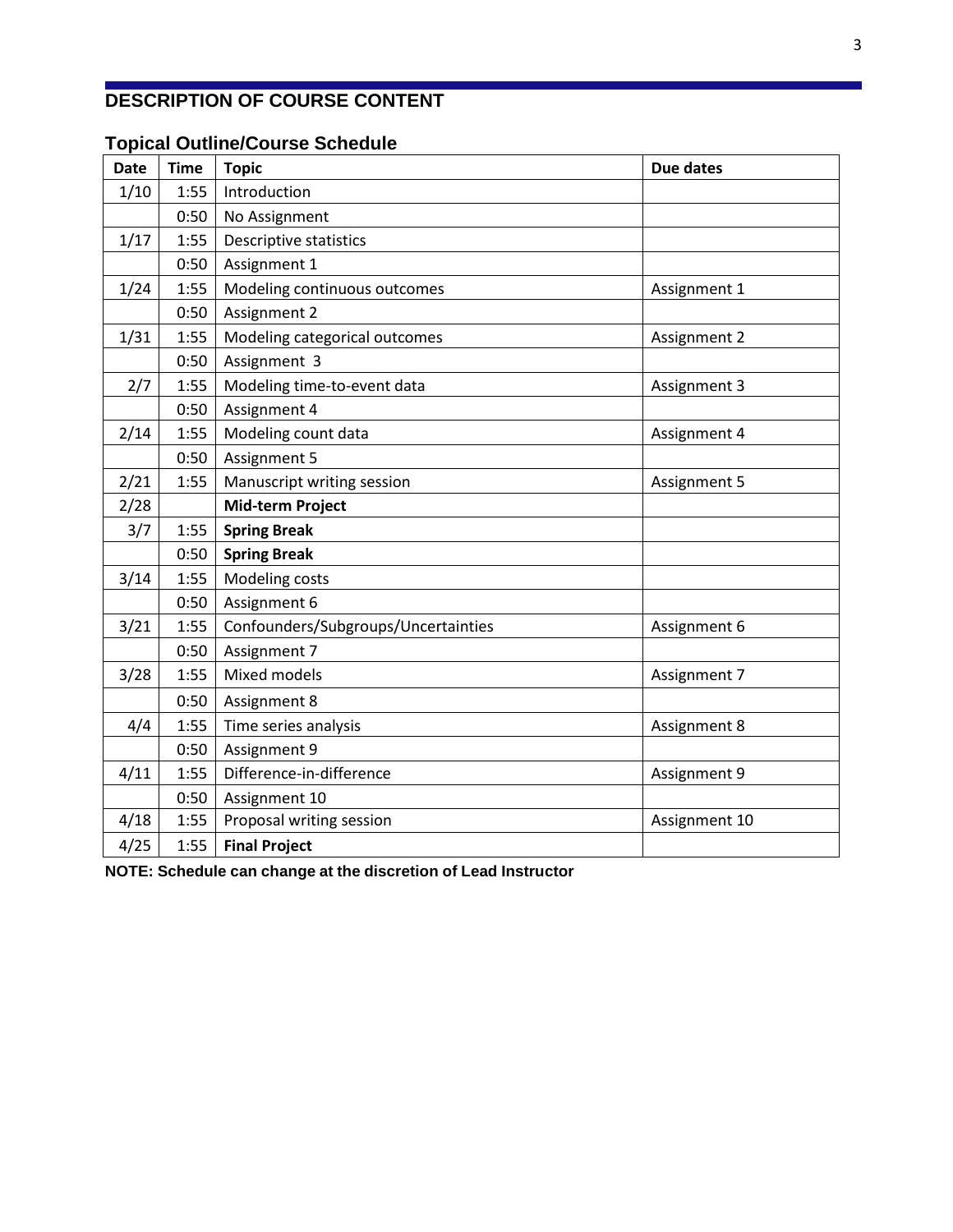# **ACADEMIC REQUIREMENTS AND GRADING**

### **Assignments**

Policies Related to in-class SAS exercise:

#### SAS exercise must be completed individually.

One of the best ways to learn the quantitative tools, concepts, interpretations and analyses discussed in this course is through practice. Each SAS assignment will contain problems that are based on material drawn from the lectures, readings, and other sources. For each assignment, you must turn in the following:

- **1. An electronic copy** of your **answers** uploaded to the appropriate folder on the e-learning website Assignment section as a Word document.
- **2. An electronic copy** of your **SAS output** uploaded to the appropriate folder on the e-learning website Assignment section as a Word document.

#### **Late/Make-up assignments will not be accepted.**

#### **Policy Related to Required Class Attendance**

Attendance is mandatory. Personal issues with respect to class attendance or fulfillment of course requirements will be handled on an individual basis. It is your responsibility to inform the instructor about upcoming absences. Excessive absences may result in a lowering of your grade at the instructor's discretion.

Please note all faculties are bound by the UF policy for excused absences. For information regarding the UF Attendance Policy see the Registrar website for additional details: [http://www.registrar.ufl.edu/catalogarchive/01-02](http://www.registrar.ufl.edu/catalogarchive/01-02-catalog/academic_regulations/academic_regulations_013_.htm) [catalog/academic\\_regulations/academic\\_regulations\\_013\\_.htm](http://www.registrar.ufl.edu/catalogarchive/01-02-catalog/academic_regulations/academic_regulations_013_.htm)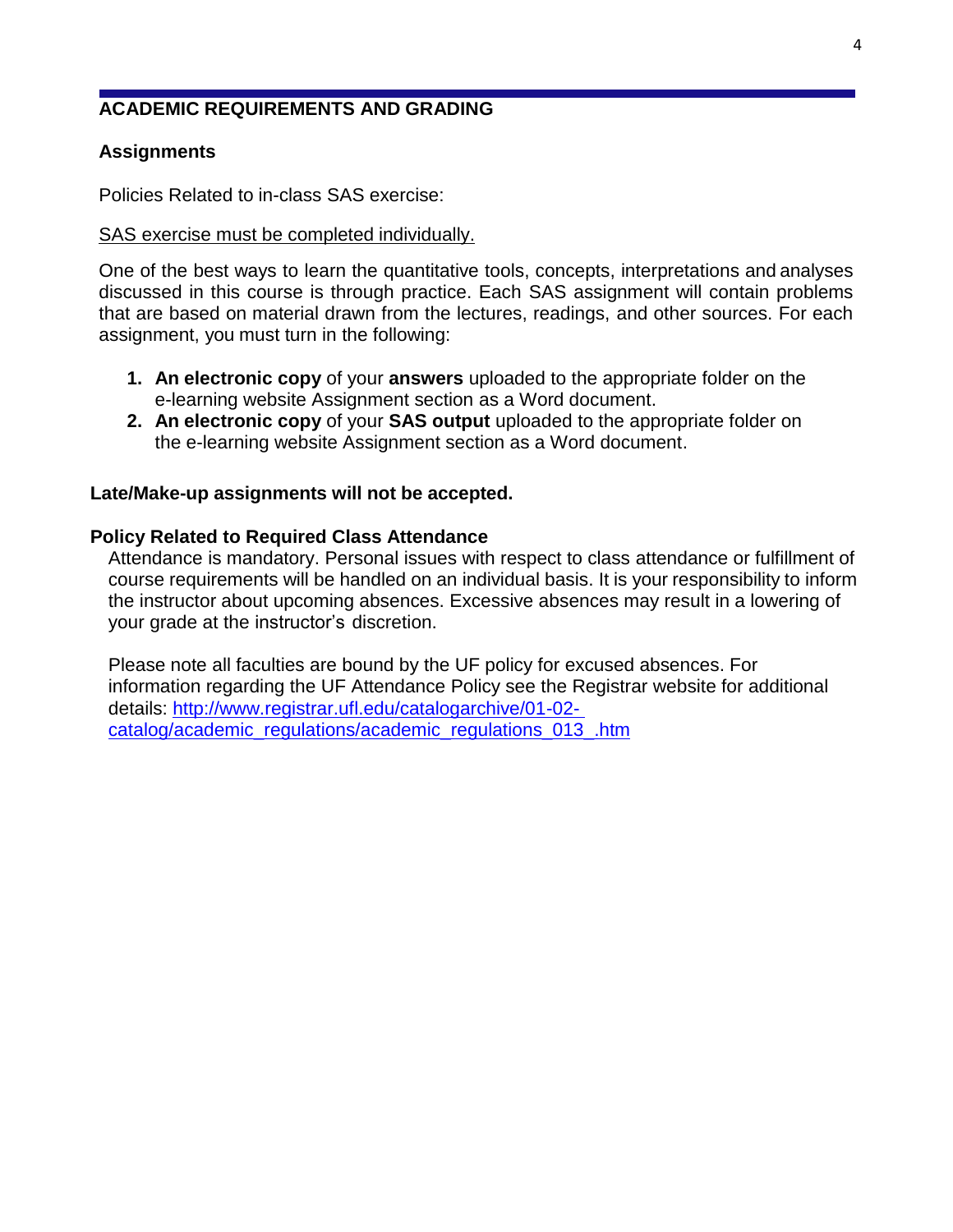# **Grading**

Grades for this course will be determined according to student performance on the four requirements as shown in the table below. The same evaluation procedure will be applied to ALL students.

| Requirement                  | % of final grad (must sum to 100%) |
|------------------------------|------------------------------------|
| Attendance and participation | 10%                                |
| Assignments                  | 30%                                |
| Mid-term project             | 30%                                |
| Final project                | 30%                                |

Point system used (i.e., how do course points translate into letter grades).

| <b>Points</b><br>earned | 93-100 | 90-92 | 87-89 | 83-86 | 80-82 | 77-79        | 73-76           | 70-72        | 67-69 | 63-66 | 60-62 | <b>Belo</b><br>w 60 |
|-------------------------|--------|-------|-------|-------|-------|--------------|-----------------|--------------|-------|-------|-------|---------------------|
| Letter<br>Grade         | Α      | A-    | $B+$  | B     | В-    | $\sim$<br>◡+ | $\sqrt{2}$<br>ັ | $\sim$<br>J. | D+    |       | יש    | -                   |

Please be aware that a C- is not an acceptable grade for graduate students. A grade of C counts toward a graduate degree only if an equal number of credits in courses numbered 5000 or higher have been earned with an A.

| ∟etter<br>Grade        | ~   | А-   | B+   | В   | в-   | C+   | ~   | $\sim$<br>ູບ | D+   | D                        | D-   |     | WF  |     | <b>NG</b> | $S-U$ |
|------------------------|-----|------|------|-----|------|------|-----|--------------|------|--------------------------|------|-----|-----|-----|-----------|-------|
| Grade<br><b>Points</b> | 4.0 | 3.67 | 3.33 | 3.0 | 2.67 | 2.33 | 2.0 | .67          | . 33 | $\overline{\phantom{a}}$ | 0.67 | 0.0 | 0.0 | 0.0 | 0.0       | 0.0   |

For greater detail on the meaning of letter grades and university policies related to them, see the Registrar's Grade Policy regulations at:

<http://catalog.ufl.edu/ugrad/current/regulations/info/grades.aspxx>

### **Exam Policy**

There will be two take home projects.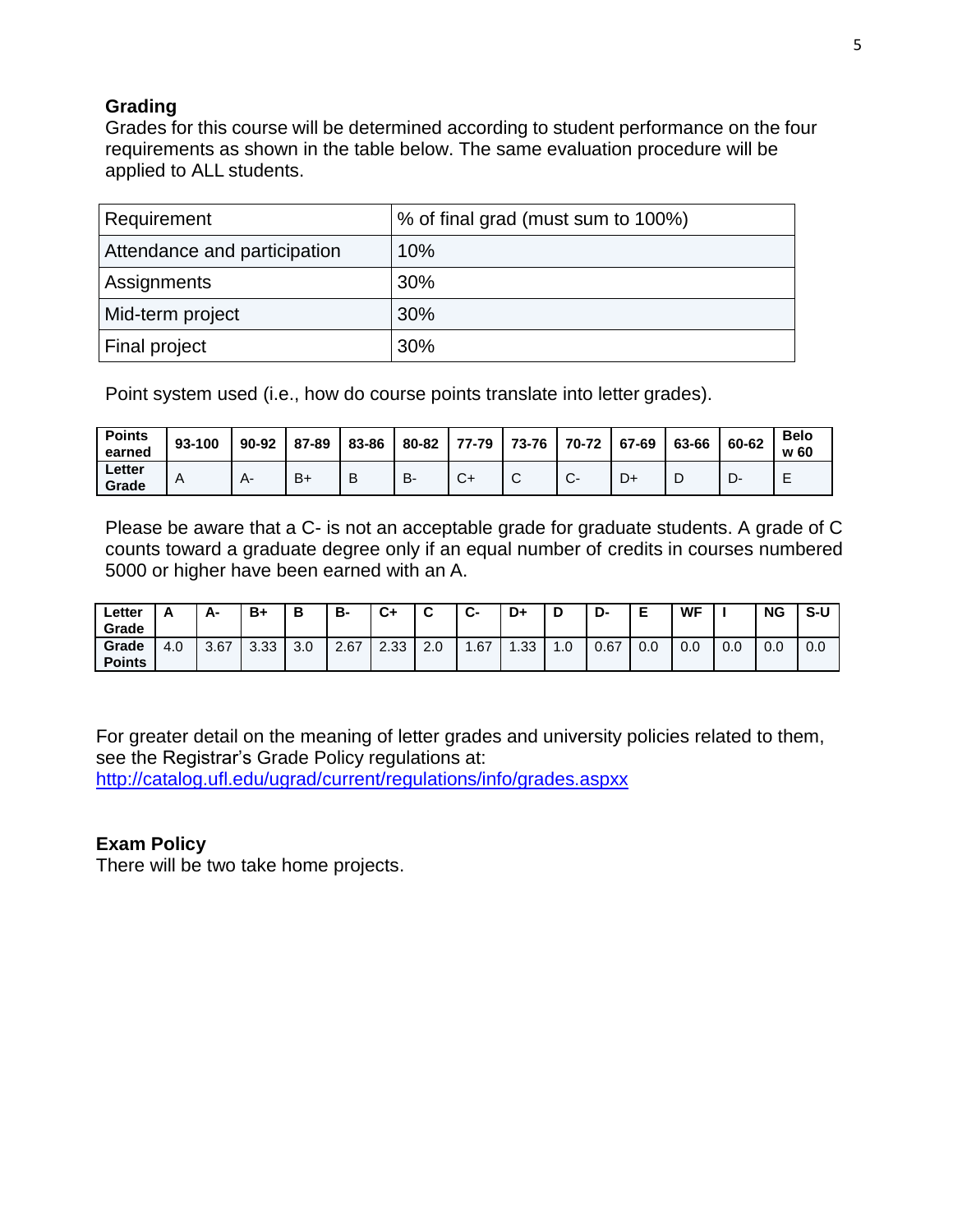# **STUDENT EXPECTATIONS, ROLES, AND OPPORTUNITIES FOR FEEDBACK**

### **Expectations Regarding Course Behavior**

### **Communication Guidelines**

**Directions –** Proper directions will be communicated to you in class, through the homework assignments and in this syllabus. If you do not understand the expectation, ASK the instructor before you turn in the assignment. It is too late to seek clarification after grades have been assigned.

**Professionalism** *–*Please be punctual! No phone calls, text messages, e-mails, tweets, or any other new electronic communication method that may be invented between now and the end of the semester. **Laptops may be used in class for course-relatedwork. Otherwise your computer should remain closed during classtimes.**

#### **Academic Integrity**

Students are expected to act in accordance with the University of Florida policy on academic integrity. As a student at the University of Florida, you have committed yourself to uphold the Honor Code, which includes the following pledge:

### "**We, the members of the University of Florida community, pledge to hold ourselves and our peers to the highest standards of honesty and integrity**."

You are expected to exhibit behavior consistent with this commitment to the UF academic community, and on all work submitted for credit at the University of Florida, the following pledge is either required or implied:

### **"On my honor, I have neither given nor received unauthorized aid in doing this assignment."**

It is your individual responsibility to know and comply with all university policies and procedures regarding academic integrity and the Student Honor Code. Violations of the Honor Code at the University of Florida will not be tolerated. Violations will be reported to the Dean of Students Office for consideration of disciplinary action. For additional information regarding Academic Integrity, please see Student Conduct and Honor Code or the Graduate Student Website for additional details:

<https://www.dso.ufl.edu/sccr/process/student-conduct-honor-code/> <http://gradschool.ufl.edu/students/introduction.html>

Please remember cheating, lying, misrepresentation, or plagiarism in any form is unacceptable and inexcusable behavior.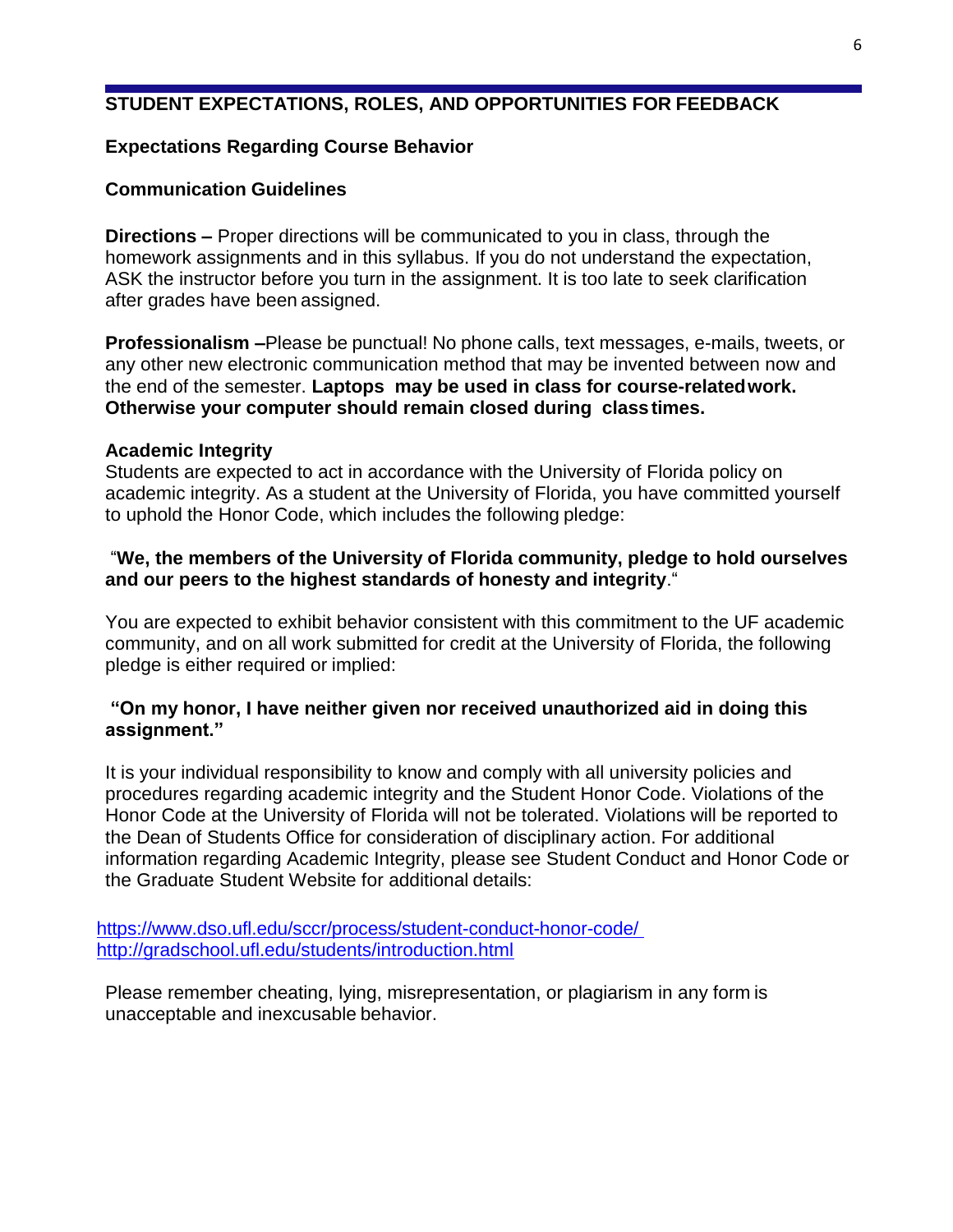### **Online Faculty Course Evaluation Process** *optional in UF Template*

Students are expected to provide feedback on the quality of instruction in this course by completing online evaluations at [https://evaluations.ufl.edu s](https://evaluations.ufl.edu/)o make sure you include a statement regarding the value and expectation for student participation in course evaluations. We suggest you include a comment regarding how you will use the evaluations (e.g. to make specific improvements to the course and teaching style, assignments, etc.). It is also important to make some statement regarding the direct influence they have on faculty tenure and promotion, so your input is valuable. Evaluations are typically open during the last two or three weeks of the semester, but students will be given specific times when they are open. Summary results of these assessments are available to students at <https://evaluations.ufl.edu/results/>

### **SUPPORT SERVICES**

#### **Accommodations for Students with Disabilities**

If you require classroom accommodation because of a disability, you must register with the Dean of Students Office [http://www.dso.ufl.edu w](http://www.dso.ufl.edu/)ithin the first week of class. The Dean of Students Office will provide documentation to you, which you then give to the instructor when requesting accommodation. The College is committed to providing reasonable accommodations to assist students in their coursework.

### **Counseling and Student Health** *optional in UF Template*

Students sometimes experience stress from academic expectations and/or personal and interpersonal issues that arise in the course of pursuing higher education or that may interfere with their academic performance. If you find yourself facing issues that have the potential to or are already negatively affecting your coursework, you are encouraged to talk with an instructor and/or seek help through University resources available to you.

- The Counseling and Wellness Center 352-392-1575 offers a variety of support services such as psychological assessment and intervention and assistance for math and test anxiety. Visit their web site for more information:<http://www.counseling.ufl.edu/>. On line and in person assistance is available.
- You Matter We Care website: [http://www.umatter.ufl.edu/.](http://www.umatter.ufl.edu/) If you are feeling overwhelmed or stressed, you can reach out for help through the You MatterWe Care website, which is staffed by Dean of Students and Counseling Center personnel.
- The Student Health Care Center at Shands is a satellite clinic of the main Student Health Care Center located on Fletcher Drive on campus. Student Health at Shands offers a variety of clinical services. The clinic is located on the second floor of the Dental Tower in the Health Science Center. For more information, contact the clinic at 392-0627 or check out the web site at: <https://shcc.ufl.edu/>
- Crisis intervention is always available 24/7 from:
- Alachua County Crisis Center: (352) 264-6789